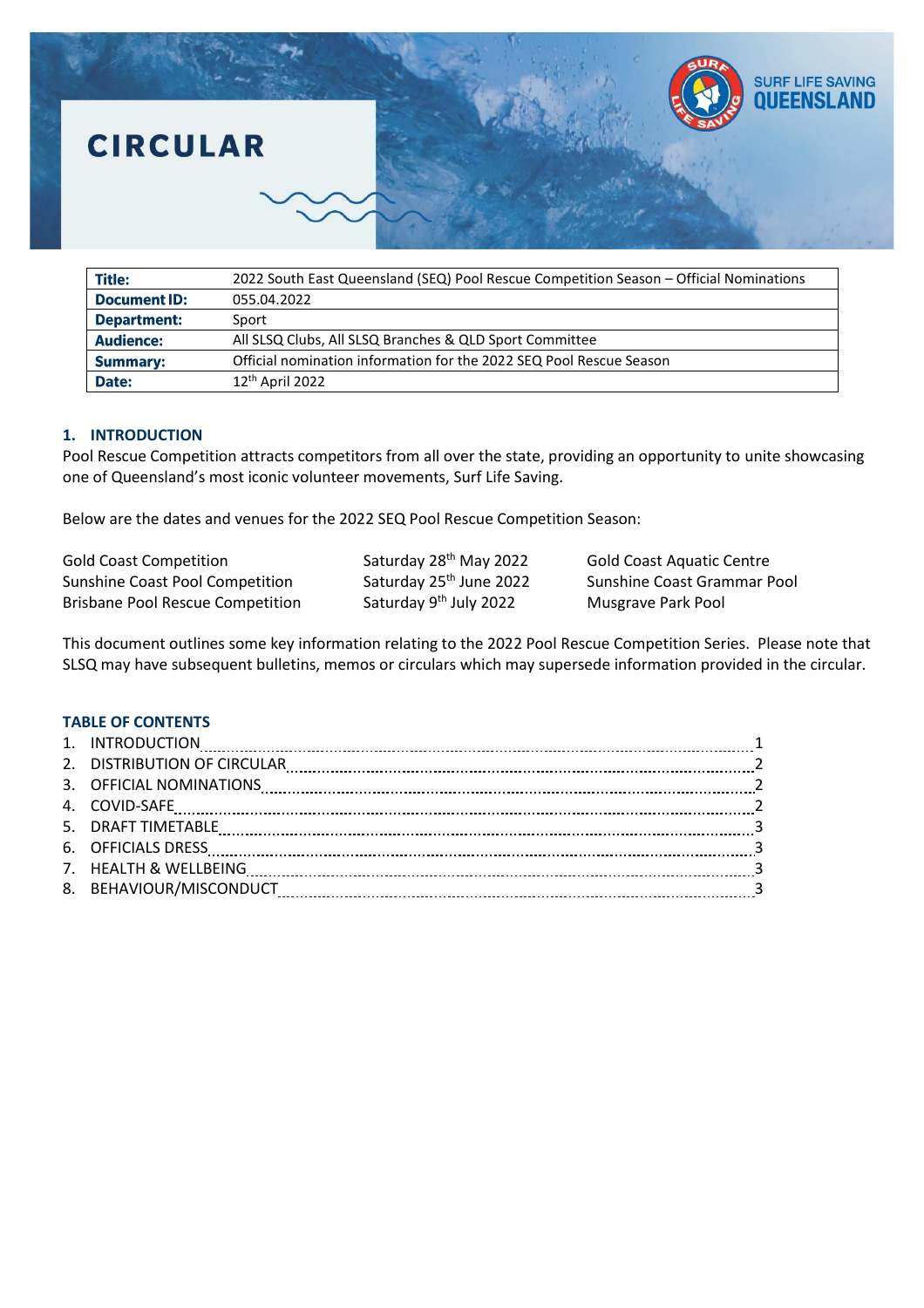



# **2. DISTRIBUTION OF CIRCULAR**

It is most important that the information in this Circular is brought to the attention of all Accredited Officials

Non-receipt of the Circular will not be taken as an excuse if a Club, Team or individual does not comply with the requirements outlines in this and other Bulletins and Circulars.

### **3. OFFICIAL NOMINATIONS**

All nominating officials will be required to be current accredited SLSA officials and be the holder of a current Blue Card.

If an official would like to nominate for the event please follow the below link.

2022 Pool Rescue Competition Season – [Officials Nominations](https://www.surveymonkey.com/r/GKVJYYJ)

Nominations must be received the Sunday night prior to each event.

Any nominations after this date, please email Karen Degnian, SLSQ Sports Administrator – [kdegnian@lifesaving.com.au.](mailto:kdegnian@lifesaving.com.au)

#### **4. COVID-SAFE**

Surf Life Saving Queensland have put together some plans around how we can safely hold the 2022 Pool Rescue season.

Above all else we ask that members follow safe hygiene practices and maintain 1.5m between people where possible.

#### **Hand Sanitiser**

SLSQ will provide hand sanitiser at all access points to the carnival area & club tent area. Competitors, officials, staff and support personnel will be expected to use this hand sanitiser.

#### **Recommendations**

SLSQ highly recommend that anyone attending an event are fully vaccinated.

#### **5. DRAFT TIMETABLE**

The below timetable is only a draft and is subject to chance. The Program of Events will go out with the Final Circular.

8.30am: Competitors Warm Up 8.30am: Team Managers Meeting

9.00am: First event

#### **6. OFFICIALS DRESS**

It is imperative that the appearance of competition officials/judges is of a high standard, therefore appointed officials are asked to give a high degree of attention to their quality of uniform.

It is preferred that all officials wear the generic white and blue officials' shirt.

#### **7. HEALTH & WELLBEING**

The welfare of all competitors and officials is of paramount importance and athletes or their parent/guardian in the case of underage competitors should seek advice prior to the competition from a qualified professional for any health concerns if required.

Any competitor or official who suffers illness or injury prior to or at the event must seek a medical clearance before resuming their normal activities which includes training and competition.

#### **Surf Life Saving Queensland**

| <b>18 Manning Street</b> | $t. +61738468000$    |
|--------------------------|----------------------|
| South Brisbane QLD 4101  | $f. +61738468008$    |
| <b>PO Box 3747</b>       | w. lifesaving.com.au |
| South Brisbane QLD 4101  | ABN 27 360 485 381   |